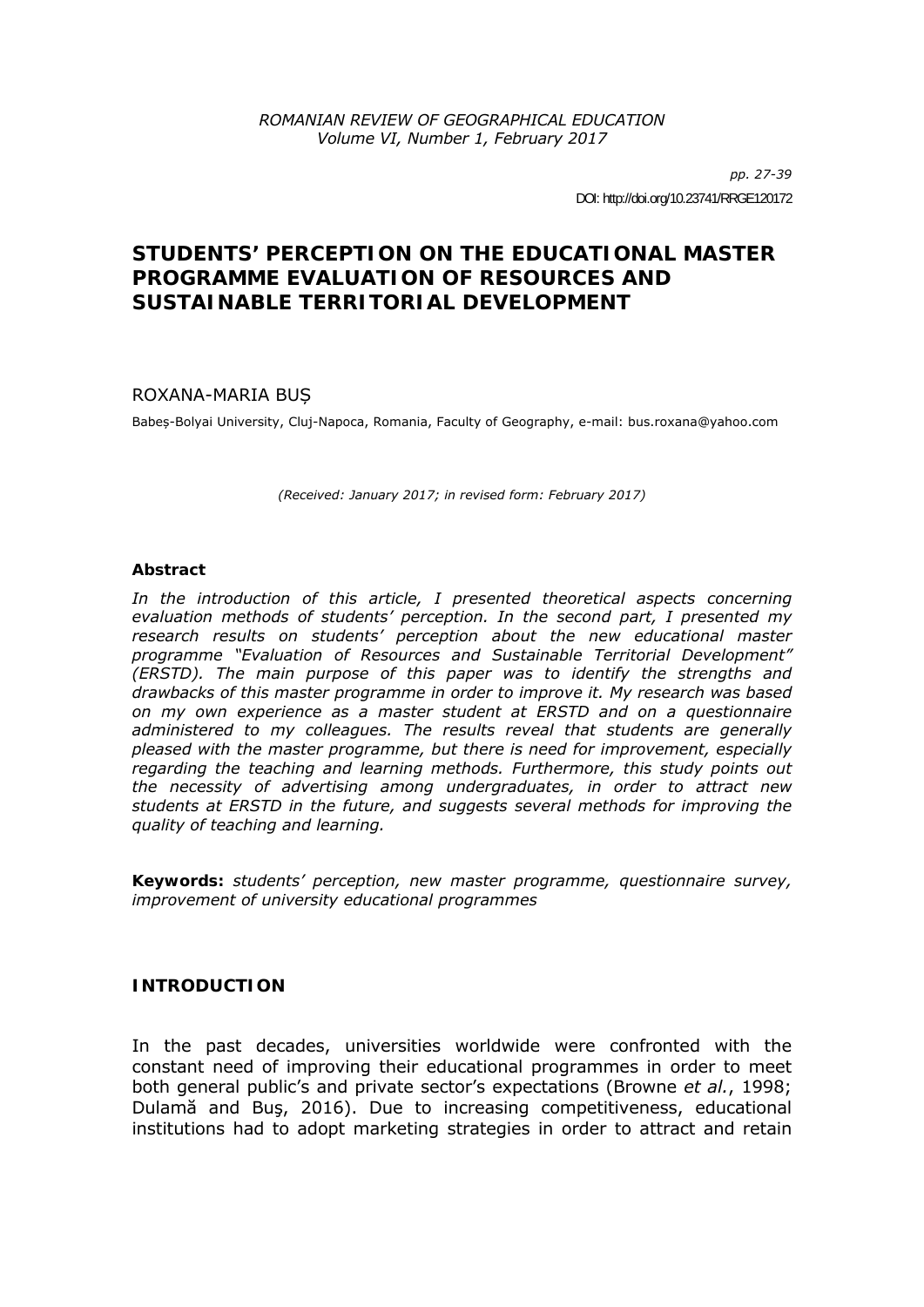potential students (Elliott and Shin, 2002; Douglas *et al.*, 2006; Eagle and Brennan, 2007; Bedggood and Donovan, 2012; Woodall *et al.*, 2014). According to the "marketing concept", knowing the needs of your customer and satisfy him/her is of utmost importance for any business (Keith, 1960; Houston 1986).

The feedback questionnaire is a tool used by educational institutions for collecting data about students' perception on different aspects of academic life (Douglas *et al.*, 2006; Dulamă *et al.* 2015; Ilovan *et al.*, 2015, 2016a, 2016b; Osaci *et al.*, 2015). However, there is a large controversy on whether this tool measures students' satisfaction as "customers" or teaching quality (Bedggood and Donovan, 2012) and whether students should be called "customers" in the first place (Sax, 2004; Eagle and Brennan, 2007; Cuthbert, 2010; Bedggood and Donovan, 2012; Woodall *et al.*, 2014).

Students are often regarded as "customers" because they are paying tuition fees, thus purchasing services provided by universities (Douglas *et al.*, 2006). However, some scholars argue that treating students as customers will only transform universities in "a new breed of shopping mall" (Franz, 1998, p. 64), where educators' goal would be "attracting and retaining students for courses" (Franz, 1998, p. 63). Brookfield (1996), cited by Bedggood and Donovan (2012, p. 826), states that students may be more satisfied with professors who challenge them the least. Moreover, Athyiaman (1997) points out that consumer satisfaction is "an internal state similar to attitude" (p. 529), attitude being defined as an "overall evaluation of the goodness or badness of a concept or object" (Athyiaman, 1997, p. 529). Therefore, the results of satisfaction surveys may not be valid or reliable.

Nevertheless, whether it is for marketing purposes or educational improvement, students should be consulted regarding different aspects of academic life and their opinions should be taken into account since they are the direct recipients of the educational program. The main objectives of consulting students, according to Rowley (2003, p. 144), are: providing evidence that students could express their opinions and their level of satisfaction with learning experience; encouraging students to reflect on their learning and generating indicators of quality that universities can use for attracting potential students. Also, citing March and Roche (1993), Rowley (2003, p. 144) emphasizes other objectives, such as improving teaching based on students' feedback and helping students get the information they need for choosing the right courses for them. However, Bedggood and Donovan (2012) draw the attention to the danger of misinterpreting the data collected via the feedback questionnaire. They argue that even though students should be consulted, their opinion should not lead to major changes in teaching and learning, without further investigation over the problems they may rise.

In this context, the aim of my research was to present my opinion and my colleagues' perception on the Evaluation of Resources and Sustainable Territorial Development master programme and to analyse its strengths and drawbacks in order to offer solutions for improving it. In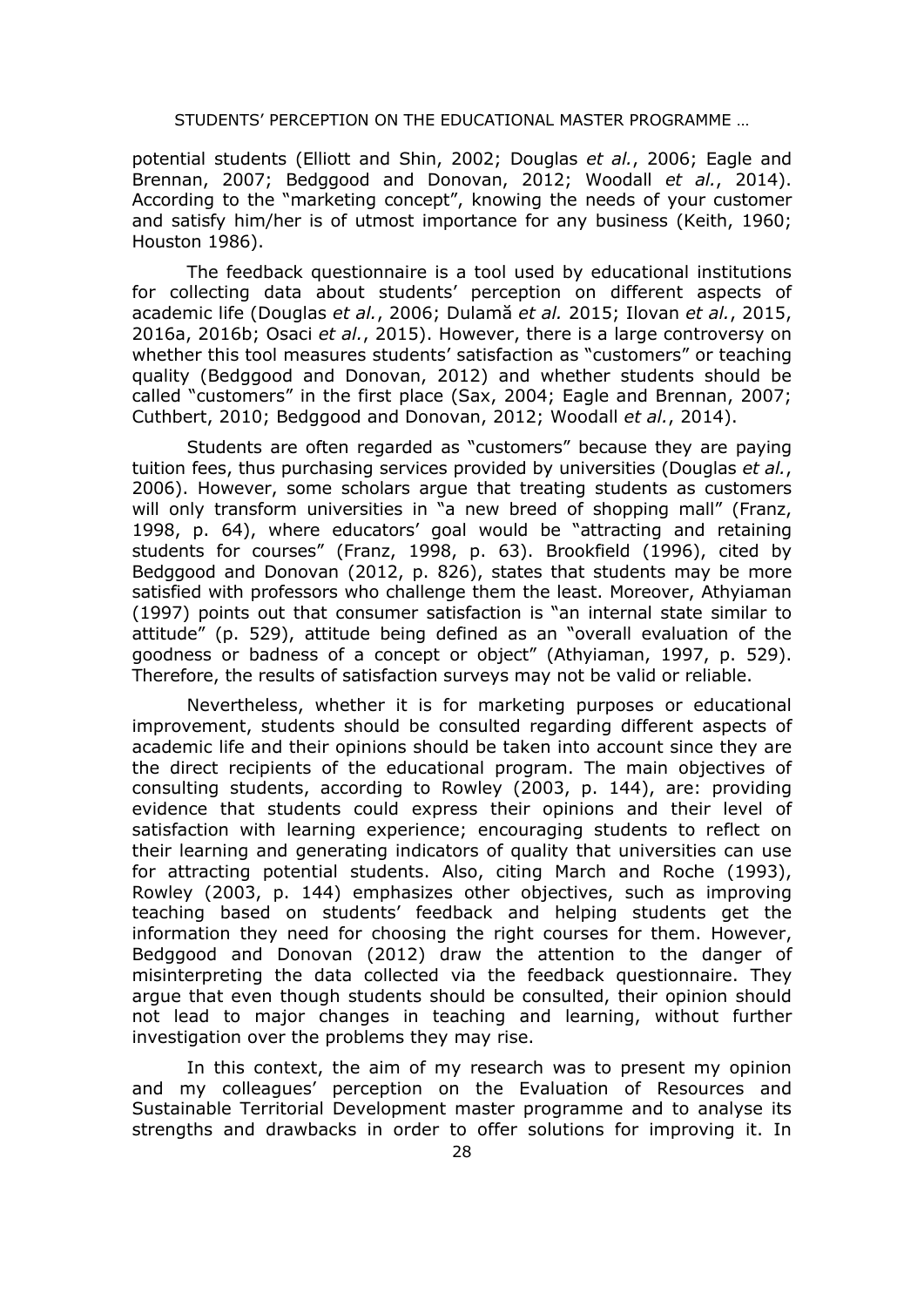addition, I wanted to find out the main reasons why ERSTD was not appreciated among students so that the 2014-2016 class was the only one.

Evaluation of Resources and Sustainable Territorial Development is a master programme set up at Babeș-Bolyai University, Cluj-Napoca, in 2014, with the initial name of Integrated Management of Development Resources. This unique master programme wanted to connect the Faculty of Geography and the Faculty of Geology and Biology. There were 18 subjects taught by professors from both faculties (10 from Geography, 8 from Geology). According to the Admissions Office from the Faculty of Geography, in 2014, there were 11 students enrolled at ERSTD, and only 6 graduated. In 2015, two students chose this master programme, but they were assigned to another one, and, in 2016, no students had as their first option ERSTD. I was one of those 6 students who graduated in 2016.

### **MATERIAL AND METHOD**

*Participants.* I conducted my research and the end of the 2015-2016 academic year, after the graduation. The participants were my colleagues, MSc students at the ERSTD master programme. I sent my request to 8 out of 11 students that have enrolled in the educational programme at the beginning of 2014 and I also completed the questionnaire as a student who was enrolled in that programme in 2014. In the end, I had only 7 of answers, thus the sample size may influence research results and data generalisation.

*Procedure, Data Collecting and Research Material.* In order to measure and analyse students' perceptions of different academic aspects, I drafted a questionnaire using Google Forms application in Google Drive. Subsequently, I asked my colleagues to fill in it online, on a voluntary basis. The questionnaire had 15 items, and the topics included: their reasons for choosing this master programme, and for quitting/graduating, the difficulties encountered during courses, the disciplines they liked the most or did not like, their perception of teaching/learning methods, their collaboration with the professors and colleagues, their evaluation of certain methods for improving the master programme, and their overall satisfaction with ERSTD. After receiving the answers to these items, I analysed them, and created charts and statistics with the Microsoft Excel spreadsheet.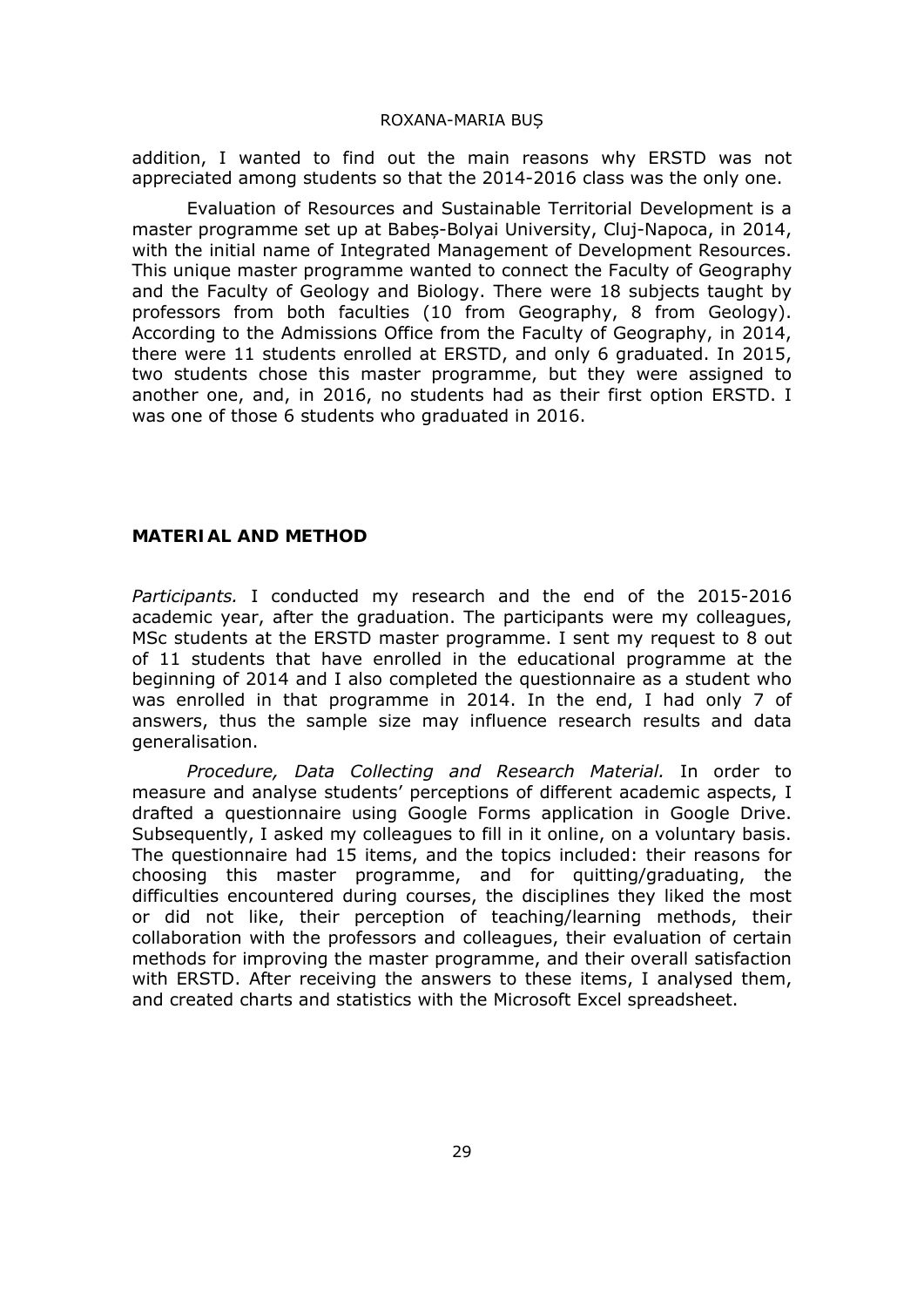### **RESULTS AND DISCUSSIONS**

At the first question – What was the main reason for you to enrol at this master programme? – there were five possible answers, from which the respondents could choose only one. The results are shown below in Figure 1. One student choose other, mentioning that she liked the collaboration between the two faculties of Geography and Geology. There were other options such as "Other friends enrolled as well" or "I did not have better options", but there were no answers to these options.



**Fig. 1.** MSc students' opinions regarding the main reasons for choosing this master programme

The next two questions were about whether *they knew other students, who wanted to enrol at this master programme, but they did not* and *why they thought those students gave up*. Three out of seven respondents said they knew other students who also wanted to enrol at ERSTD, but they gave up the idea eventually. In the case of the third question, students could choose several answers (Figure 2).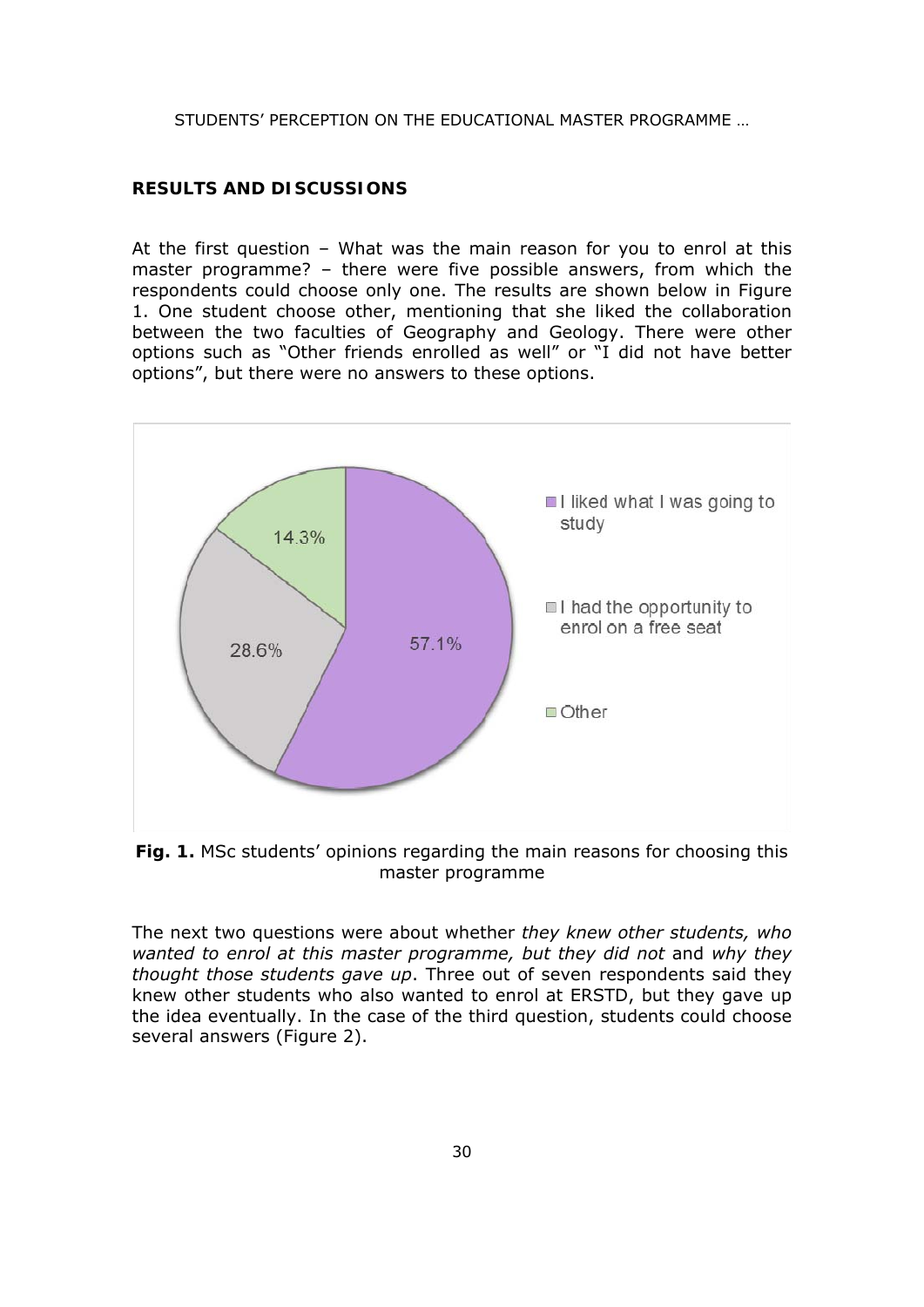

**Fig. 2.** MSc students' opinions regarding the reasons why others did not enrol at this master programme (Multiple Answer Item)

Analysing the answers to question number three, we can deduce that these students were poorly informed about different aspects of the master programme. As students who eventually enrolled, we were in the same situation. We hardly knew any details related to the ERSTD master programme. The main cause of this issue was poor advertising. Being a new educational programme, it should have had an intense promotion among students, but it did not. We could receive a brochure with some details about the master programme (Figure 3), if we asked for one, but other than that, professors did not give us any information and were sceptical on whether the master programme would actually start and function in the next years.



**Fig. 3.** Brochure with details about the master programme

The forth question was about whether the respondents graduated or not the master programme. Six out of seven students said they did. The next two questions were for those who did not graduate, asking them to respond when they quit and why. The only student who said he did not graduate quit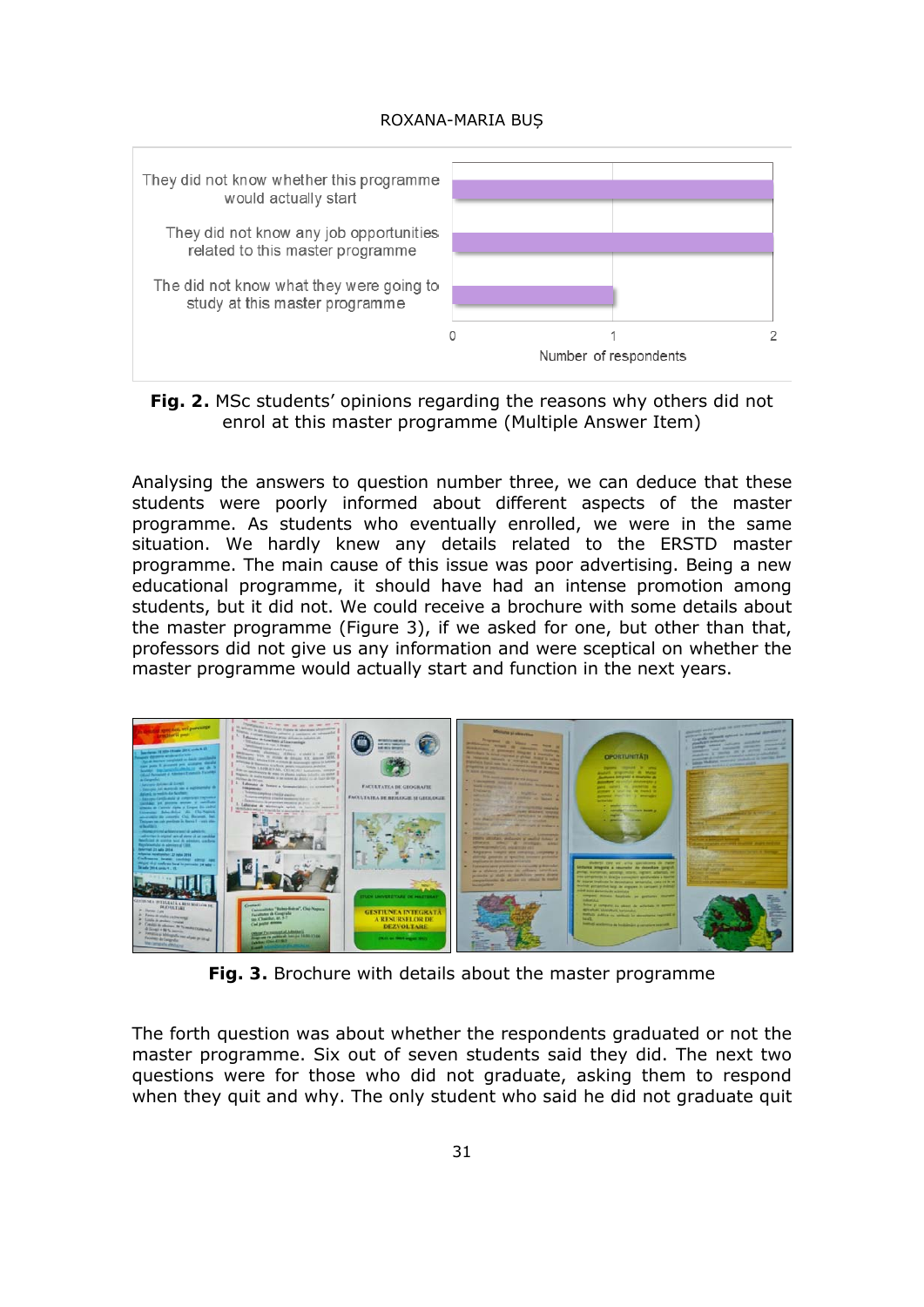after the first year of study, because he got a job in another city and could not attend classes.

At question number seven, on what determined the students to graduate, there were four possible answers shown in *Figure 4*. Respondents could chose more answers.



**Fig. 4.** MSc students' opinions regarding their motivation for graduating the master programme (Multiple Answer Item)

At the question, *What difficulties did you encounter during coursers?* there were five possible options (Figure 5). The main reason why six out of seven respondents said they found difficult their lack of basic knowledge about diverse subjects was that students from Geography did not have the Geology background and vice versa. Four students said the schedule was a problem because most of the courses were held during the weekend and/or from morning till dawn, so it was very tiresome and difficult for both the professors and students to concentrate. One student picked "other", mentioning that some coursers were the same as those already studied during their Bachelor studies and thus were rather uninteresting. The only option that was not chosen by any students was "Teaching methods".



**Fig. 5.** MSc students' opinions regarding the difficulties they encountered during the master programme (Multiple Answer Item)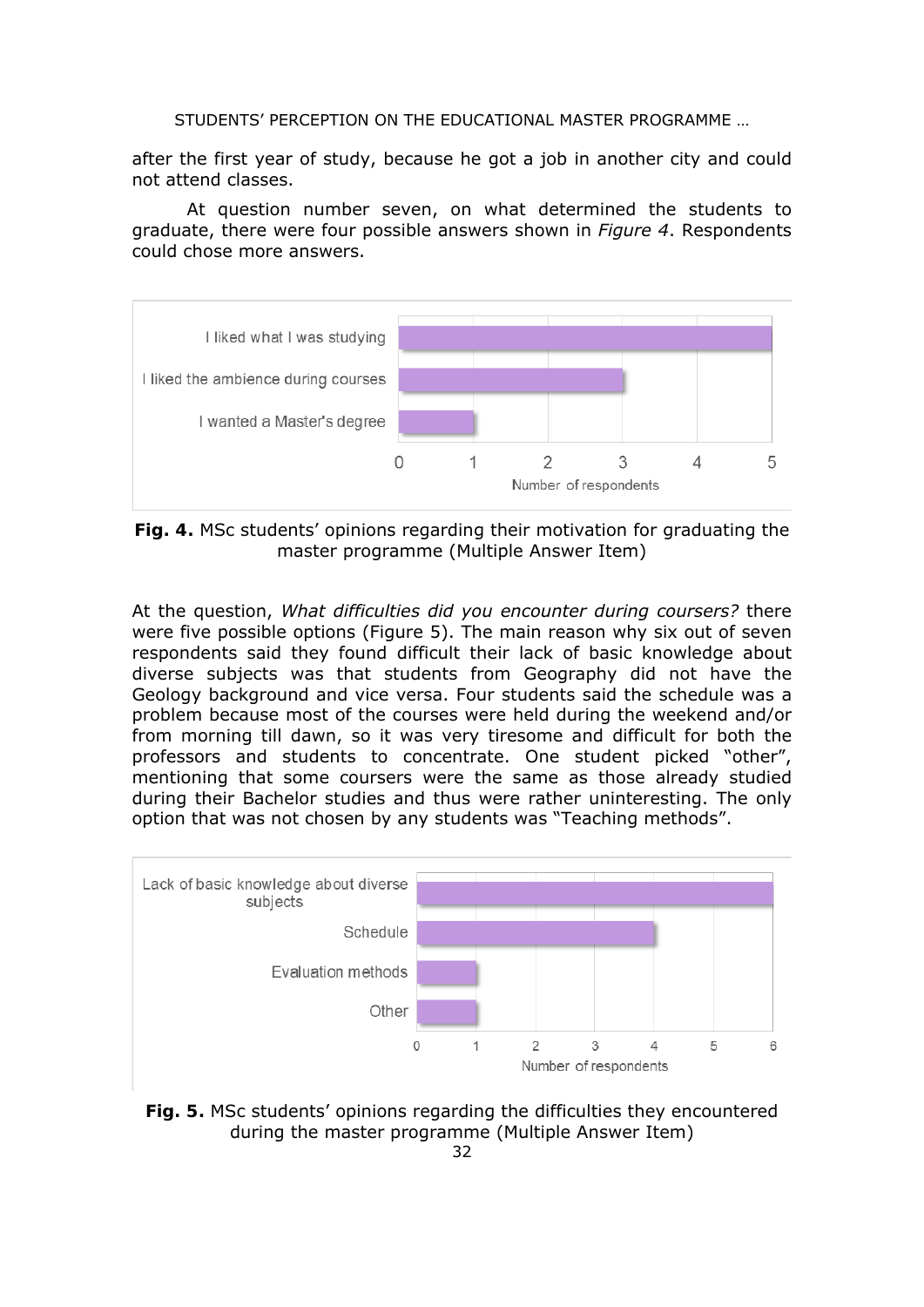At the next question, respondents had to evaluate how much they liked certain aspects of the master programme, on a scale from 1 to 5. As shown in Figure 6, expository instruction has the lowest average score. According to Swaak *et al.* (2004), *"expository teaching creates a fairly passive role for learners who are expected to receive information and reproduce them at some point" (p. 226).* Therefore, it is no wonder that students do not find this method as being attractive. By contrast, teaching based on discovery, during labs, has the highest score, of 4.5.

The field trips, another teaching method based on students' involvement, had maximum score, five, from four students, and from another two a score of four. Only one student gave field trips one point, thus lowering the average score. Collaboration with colleagues has an average score of 4.33, not necessarily because of conflictual relationships, but also because there were few students (see answers to question no. 14).

Questions number 10 and 11 were open-ended, completely unstructured. Respondents had to write which subject they liked the most/did not like and to support their answers. Most appreciated disciplines were *Non-Metallic Resources* (three answers) and *Geological Resources* (two answers). Appreciated were also *Protected Geological Sites* and *Landscape Reconstruction of Mining Sites*.



**Fig. 6.** MSc students' assessment of different aspects of the master programme

Three out of these four disciplines were taught by the professors from the Faculty of Geology and Biology. Students appreciated these courses because they learned new practical things during labs and field trips (Figure 7), and also because of the teaching method. As one respondent stated: "I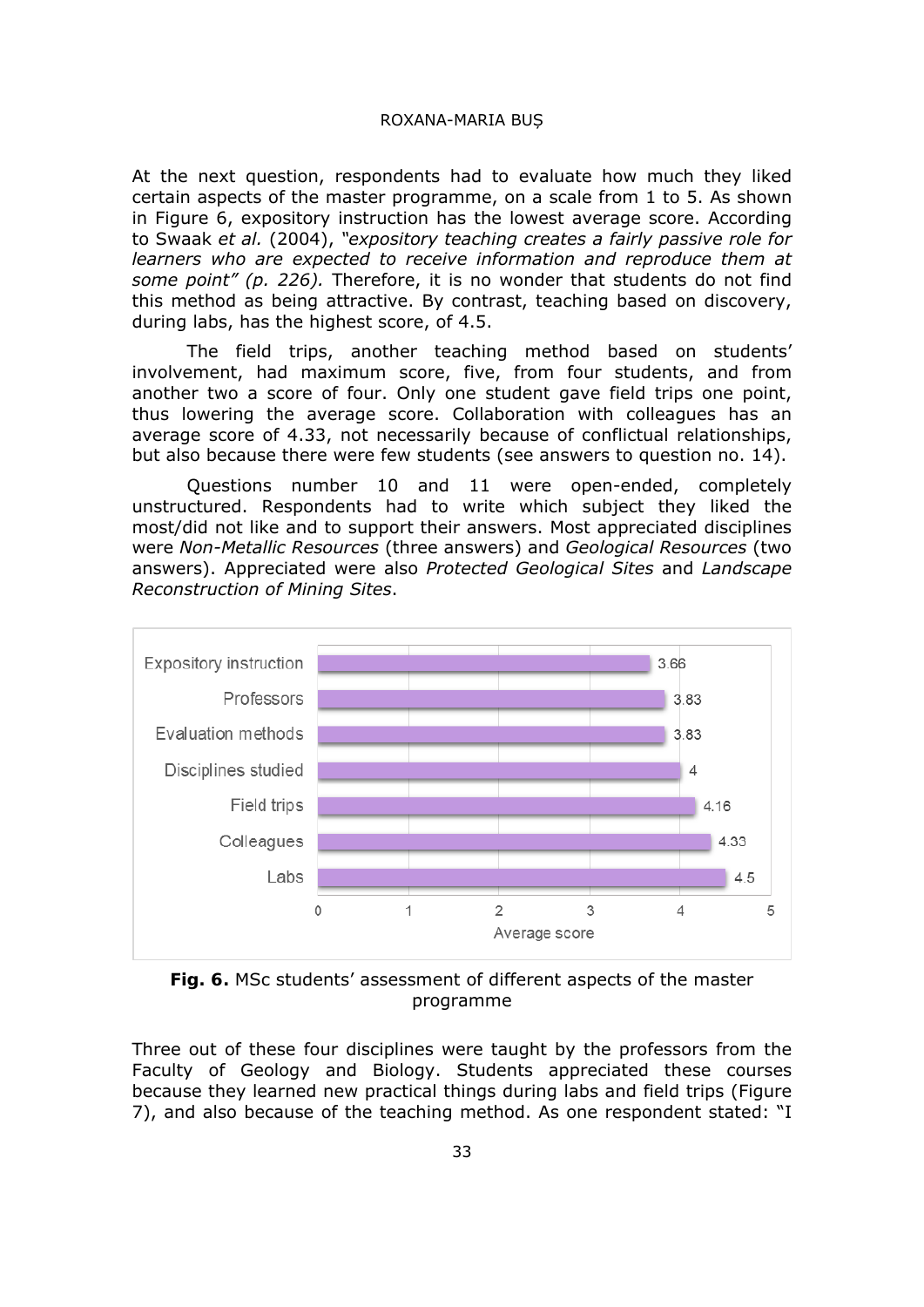liked Non-Metallic Resources because the professor had a very good method of combining the useful with pleasure". I personally liked projects as a method of evaluation, where we had to apply everything we learned during the semester, both theoretical and practical. We had these kind of evaluation at *Protected Geological Sites* and *Landscape Reconstruction of Mining Sites*.



**Fig. 7.** MSc students during labs (*Geological Resources*) and field trips (*Protected Geological Sites*) (Photo: Roxana-Maria Buș, November 2014)

The most unappreciated courses were *Unrenewable Geological Resources*  (two answers), *Agroforestry Resources*, *Territorial Planning*, *Development and Resources: Paradigms and Conditionings* (with one answer each). Those were unappreciated for being "boring", "without practical teaching methods", "vague" and for having "ridiculous methods of teaching and evaluation".

At question number 12, I asked students to tell me if they had ever completed professors' evaluation on UBB AcademicInfo platform. At Babeș-Boliay University, students can evaluate courses and professors' performance, at the end of each semester, before examination sessions, on the online platform AcademicInfo. However, few students took their time to fill in the feedback questionnaire. Two out of seven respondents said they did, but not always. Only a few professors reminded the students that they could use the platform to evaluate courses and teaching methods, therefore most of the students were not aware that this possibility existed, or they did not consider it as being relevant.

Question number 13 was a Likert scale, where students had to assess four methods of improving this master programme in the future. The methods were identified by me, based on previous discussions that I had with my colleagues. The results are shown in Figure 8. Even though the first measure (a) has the lowest average score, five out of seven students gave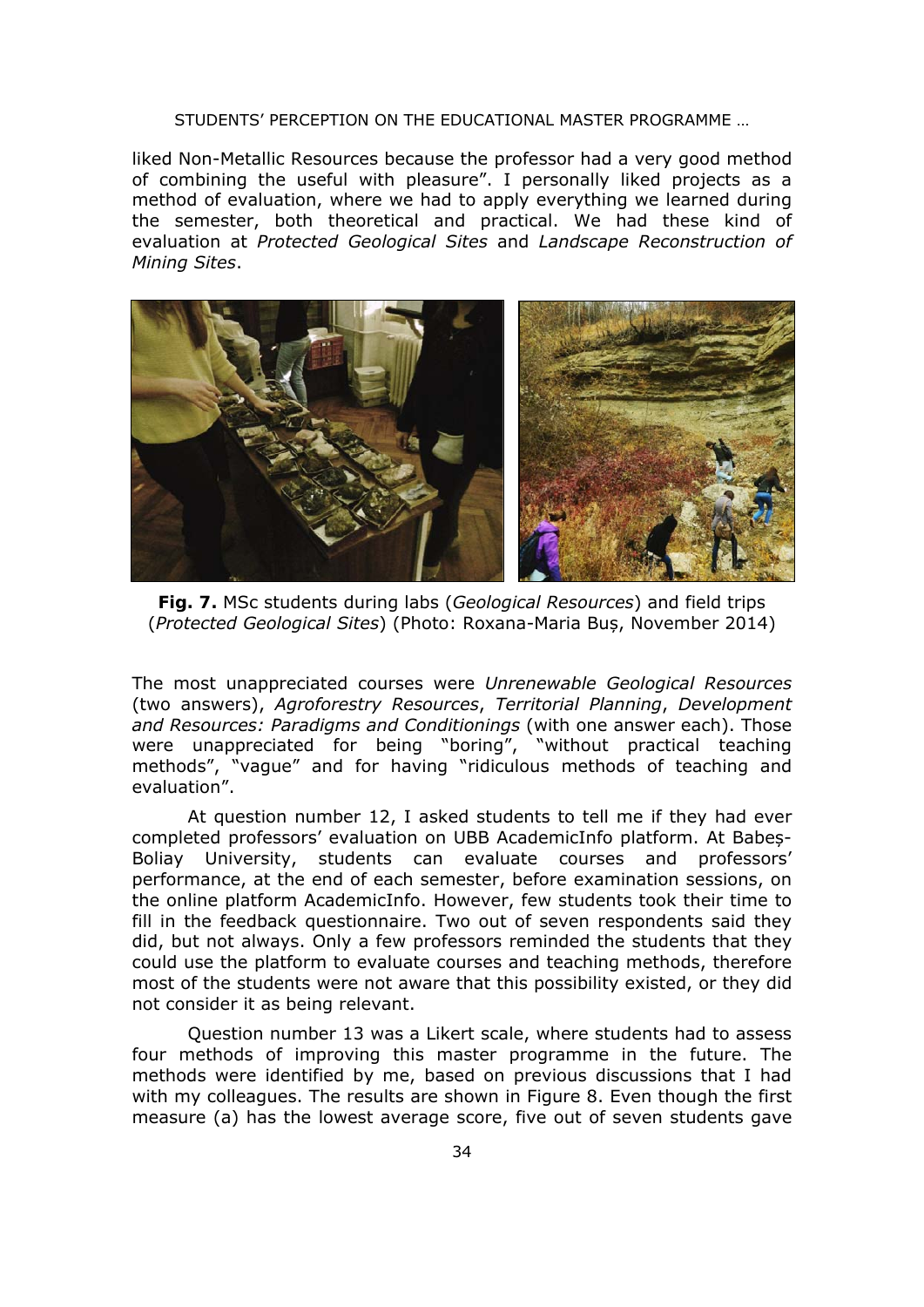it maximum points, agreeing that a new theoretical discipline, taught at the beginning of the first semester of study, might help students understand better what they are going to study during the master programme. Explaining very basic concepts at each discipline is not only time consuming and unproductive, but also tedious for the students who already know a lot about the subject from previous years in university. As students, we felt that many professors struggled with this problem (i.e. of teaching each and every one of us something new).

A problem that can be solved in an easier way is the advertising among undergraduates. This can be done before enlisting begins, in a conference held by the professors, where students could clarify all their concerns regarding this educational programme. The ERSTD master programme has a lot of potential, and MSc graduates are generally pleased with it (Figure 9), so it should attract more new students.

Afterwards, I asked my colleagues to come up with other ideas for improving the master programme in the future, in another completely unstructured open-ended question. I got only four answers. Most respondents agreed that professors should stimulate students to participate actively at courses. Prince (2004) states that "active learning is generally defined as any instructional method that engages students in the learning process" (p. 223) and it "is often contrasted to the traditional lecture where students passively receive information from the instructor" (p. 223). Respondents suggested several methods of active learning such as: brainstorming, debates or class discussions, projects and visual-based active learning (watching documentaries or slideshow presentations).



**Fig. 8.** Respondents' assessment of the methods for improving the master programme: (a) introducing a new theoretical course, at the begging of the first semester of study, with basic concepts students need during the master programme; (b) normal schedule – without courses held during the week ends and/or from morning till dawn; (c) informing students completely and correctly before enlisting begins; (d) more practical courses with field trips, labs and GIS methods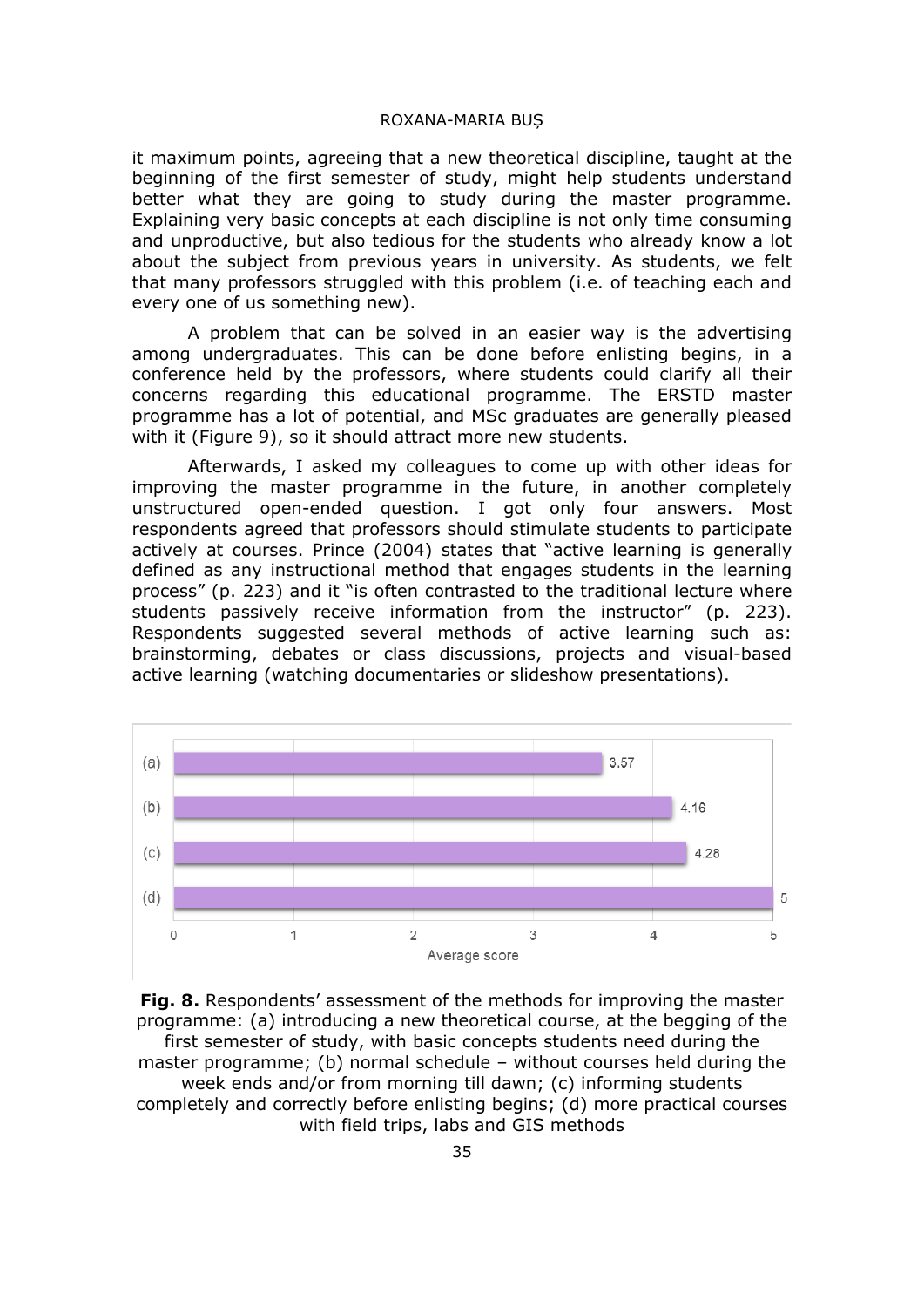Nowadays, a university degree is moving swiftly from being a fad to being a necessity (Svensson and Wood, 2007). But, at the same time, companies want their potential employees to have some sort of experience, even though they are fresh graduates. In this context, it is not surprising that many students pointed out several times the necessity of being able to cooperate with specialised institutions and companies in order to get the experience needed for obtaining the job they wanted. In order to do that, faculties should invest more in finding potential co-operators, and make this a priority for students' educational training.

Being few in number was also an issue that needs to be improved. According to one respondent: "we should have been more students in class, because it would have been easier for us to exchange ideas and experiences or simply socialise". Really important for one of the students was the bibliography and more diverse information sources. Many also agreed that both the professors and students should be more involved in this master programme, and it should be taken more seriously, even though it was a new experimental one.



**Fig. 9.** Respondents' assessment of how pleased they were with the master programme

Finally, at the last question about how pleased they were overall with the ERSTD master programme, on a scale from 1 to 5, the average score was 3.57 (Figure 9). Elliott and Shin (2002) state that students' overall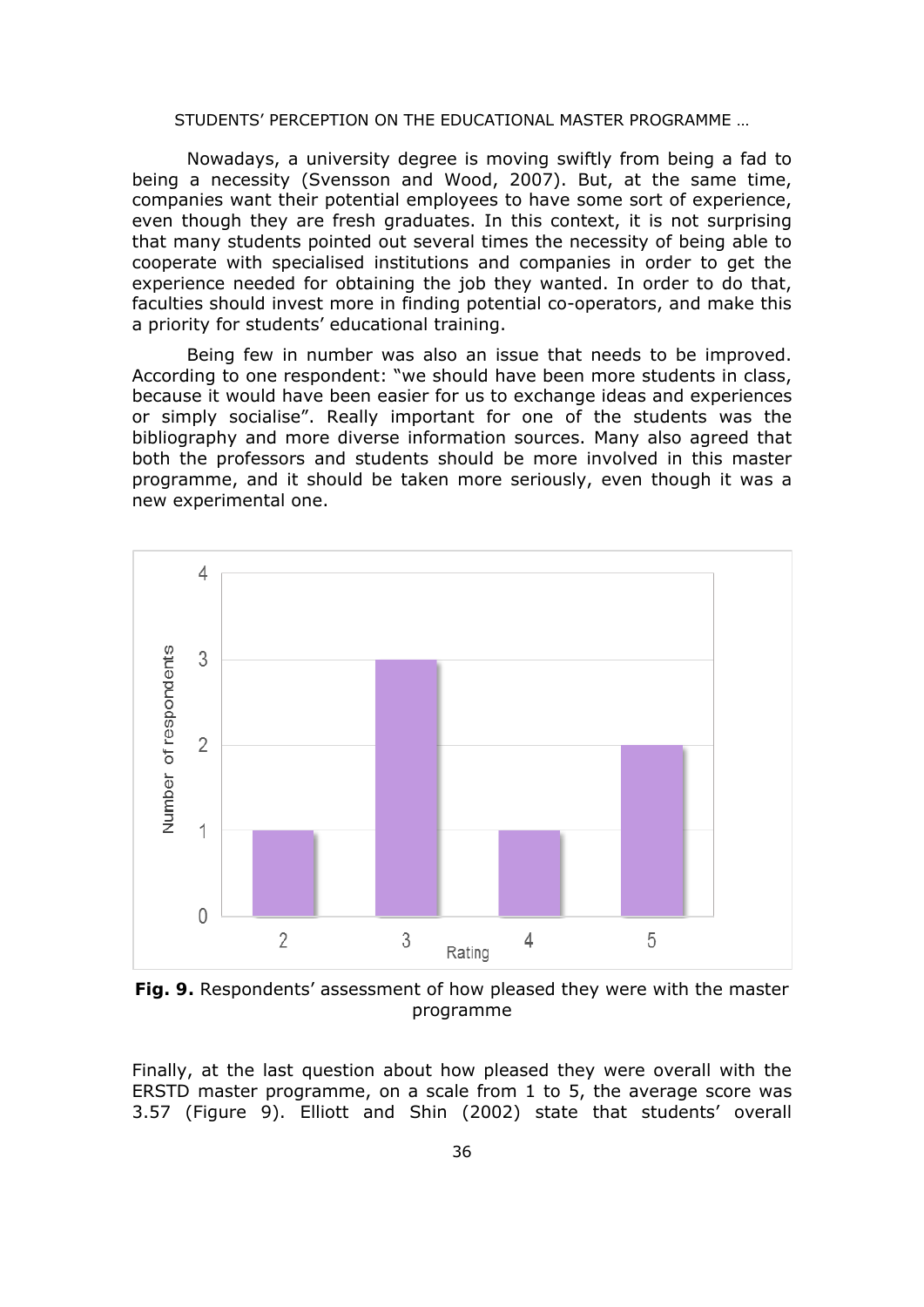satisfaction with an educational programme is shaped not only by what happens during the courses but also by experiences related to university life. Therefore, the final score was influenced not only by the teaching/learning methods, but also by the collaboration with colleagues and professors, and by the universities' environment. We can also argue that students' prior expectations exceeded perceived performance since they enthusiastically enrolled at ERSTD for what they were going to study (see question one), but, overall, they were not totally pleased with this educational programme.

### **CONCLUSIONS**

Analysing students' perception of the Evaluation of Resources and Sustainable Territorial Development master programme, I have identified several issues that need to be solved in order to attract more students and to retain them at this educational programme. These issues are: poor advertising among future MSc students, tiresome schedule, but, most important, the teaching/learning methods. I have also identified that the strengths of this master programme are the collaboration between the two faculties of Geography and Geology, the practical courses, especially at the Geology department, and the courses/subjects studied.

MSc students consider that, at this level, evaluation and teaching, should be rather practical than theoretical, that they should be more involved during classes. This can be done by introducing more field trips and laboratory courses, but also by giving students projects and engage them into debates or class discussions, where they can apply everything they learn. In order to have a wide view over the topics, students also consider important a vast bibliography and sources of information more or less conventional, such as books, journals, documentaries, etc. A theoretical course could be introduced at the beginning of the first year, so that students could learn basic concepts about what they will going to study during the master programme. This course is needed because students come from both faculties (Geography and Geology) and they have different educational backgrounds and training.

To attract potential students, professors from both faculties should organise a Conference and promote this educational programme for everyone interested. They should be able to answers all students' questions on what they are going to study, how can this master programme help them get a job after graduation, what teaching methods are available, etc. This is every important because many potential students gave up the idea of enrolling at this master programme because it was surrounded by scepticism.

Overall, students who graduated the Evaluation of Resources and Sustainable Territorial Development master programme are generally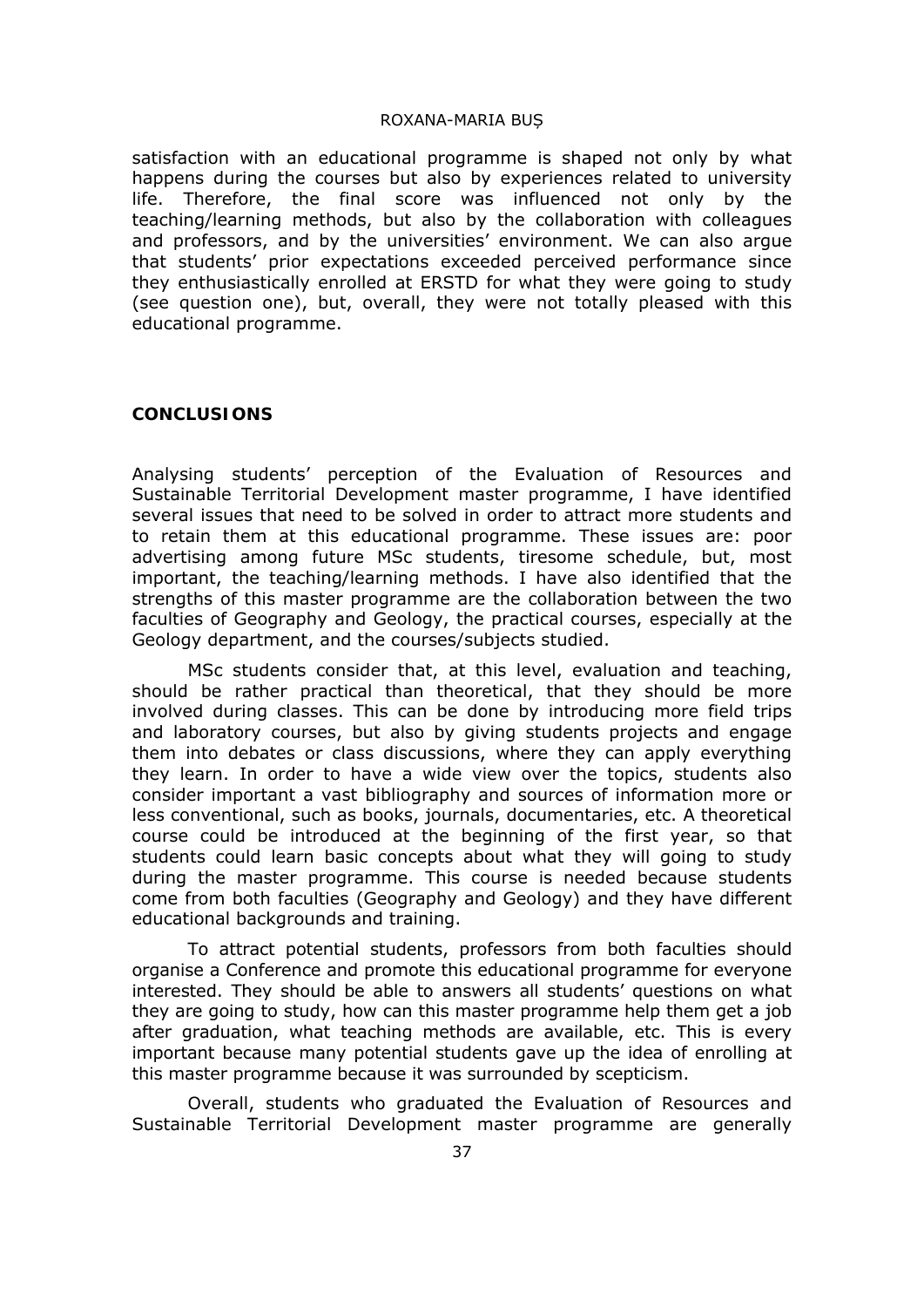satisfied with it, but there is need for improvement. It is important to listen to students' opinions and consult them during the semesters as well, in order to improve the quality of the educational programme, minimise their dissatisfactions and thus keep them and bring new students in the future.

#### **References**

- Athiyaman, A. (1997). Linking Students Satisfaction and Service Quality Perceptions: the Case of University Education. *European Journal of Marketing, 31*(7), 528-540.
- Bedggood, R.E., & Donovan, J.D. (2012). University Performance Evaluations: What Are We Really Measuring? *Studies in Higher Education, 37*(7), 825-842.
- Browne, B.A., Kaldenberg, D.O., Browne, W.G., & Brown, D.J. (1998). Students as Customer: Factors Affecting Satisfaction and Assessments of Institutional Quality. *Journal of Marketing for Higher Education*, *8*(3), 1-14.
- Cuthbert, R. (2010). Students as Customers? *Higher Education Review, 42*(3), 3-25.
- Douglas, J., Douglas, A., & Barnes, B. (2006). Measuring Student Satisfaction at a UK University. *Quality Assurance in Education, 14*(3), 251-267.
- Dulamă, M.E., & Buș, R.M. (2016). Educația pentru dezvoltare durabilă în învățământul universitar geografic. Studiu de caz: Rezervația naturală Gipsurile de la Leghia. *Materialele Conferinței Științifice Naționale cu Participare Internațională "Mediul și Dezvoltarea Durabilă"*, Chișinău, Moldova, 340-346.
- Dulamă, M.E., Ilovan, O.R, Ciascai, L., & Maroși, Z. (2015). E-learning Geography. How Powerful is Facebook for Geography University Students? In Vlada, M., Albeanu, G., Adăscăliței, A. & Popovici, M. (eds.), *Proceedings of the 10th International Conference on Virtual Learning*, Bucharest, Romania: Bucharest University Press, 117-123.
- Eagle, L., & Brennan, R. (2007). Are Students Customers? TQM and Marketing Perspectives. *Quality Assurance in Education, 15*(1), 44-60.
- Elliott, K.M., & Shin, D. (2002). Student Satisfaction: an Alternative Approach to Assessing This Important Concept. *Journal of Higher Education Policy and Management, 24*(2), 197-209.
- Franz, R.S. (1998). Whatever You Do, Don't Treat Your Students Like Customers! *Journal of Management Education, 22*(1), 63-69.
- Houston, F.S. (1986). The Marketing Concept: What It Is and What It Is Not. *Journal of Marketing, 50*(2), 81-87.
- Ilovan, O.R., Dulamă, M.E., Boțan, C.N., & Buș, R.M. (2016a). Using GIS in Initial Professional Training for Territorial Planning during Geography Unsiversity Studies. In Vlada, M., Albeanu, G., Adăscăliței, A. & Popovici, M. (eds.), *Proceedings of the 11th International Conference on Virtual Learning*, Bucharest, Romania: Bucharest University Press, 117-123.